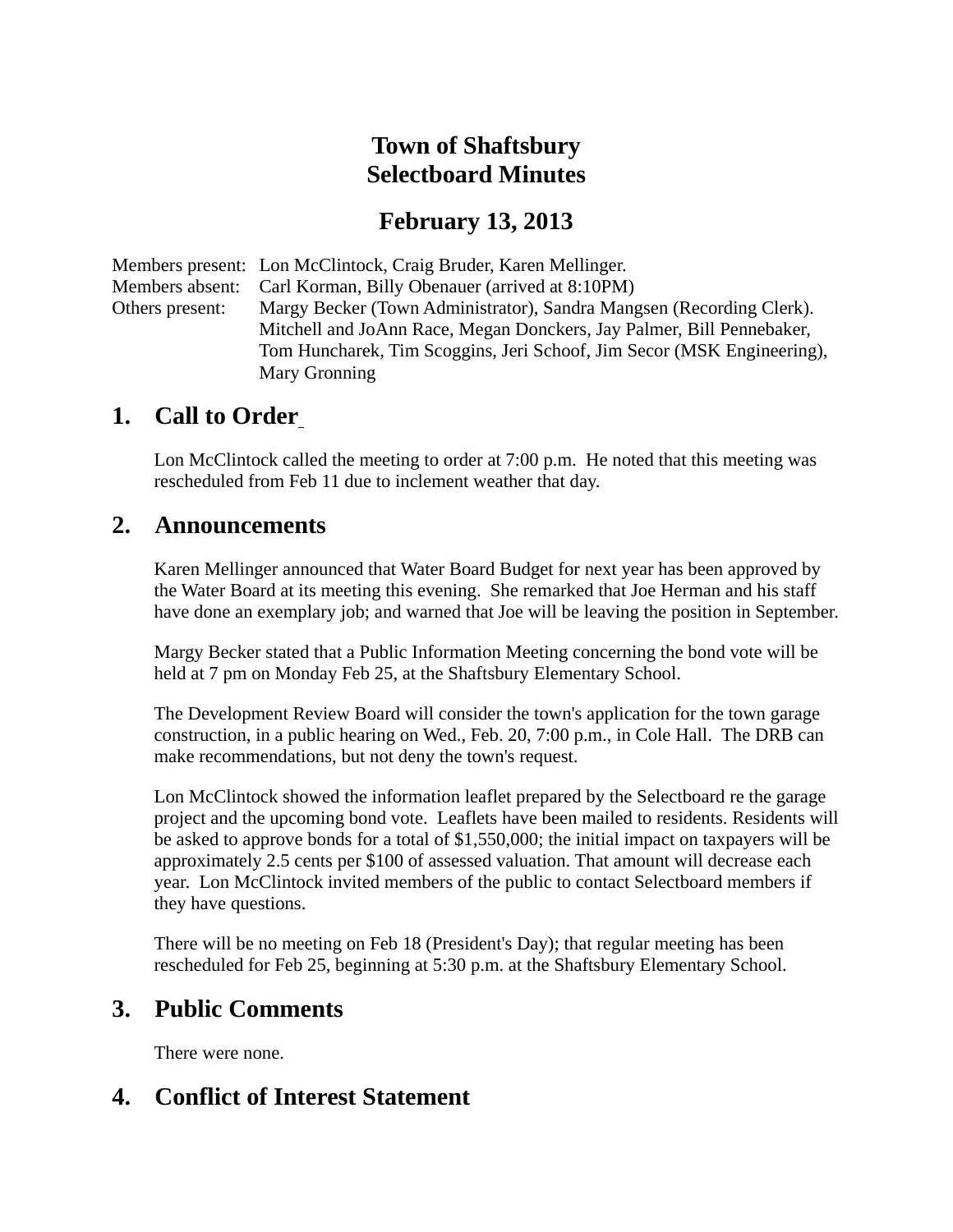None were stated.

## **5. Web-Site Development and Maintenance – Proposal Review**

Discussion was deferred pending the arrival of Billy Obenauer ca. 8:00 p.m.

# **6. Oaths of Office for Appointed Officials**

The Selectbaord is entitled to require town officials to take an oath of office. Lon McClintock noted the Town Clerk has reported that the logistics may become burdensome for her.

Lon McClintock recommended that Development Review Board and Planning Commission members be required to take such an oath. Craig Bruder remarked that taking the oath has been a tradition and should continue. Karen Mellinger agreed. Margy Becker will draft a relevant policy.

**Motion: As a requirement of serving on the Development Review Board or the Planning Commission, members will be required to sign an oath of office at the beginning of each term. Moved by Karen Mellinger; seconded by Craig Bruder. Carried unanimously.**

## **7. DRB Vacant Alternate Position**

The Selectboard noted Kathy Geneslaw has indicated a desire to be considered and will be interviewed. Other current candidates not yet interviewed, will be invited to interview, and appointments will be made thereafter. Interviews will be scheduled to take place prior to the February 25 Public Bond Information Meeting.

## **8. Hearing Preparation - DRB Conditional Use Review (New Town Garage)**

There was a discussion with Jim Secor (MSK Engineering) in preparation for the DRB Public Hearing.

Lon McClintock plans to give a power point presentation, assisted by Jim Secor, which will be picked up by CAT-TV. It will not be shown live, but will be shown prior to the Town Meeting. The presentation is expected to cover the process of hiring MSK to assess needs and propose a design, and the procedures for costing the project and producing schematic designs.

Margy Becker will ensure that the school will be ready for the meeting. She will post an Agenda.

Any permitting requirements were discussed with Jim Secor (DRB members in the room absented themselves during this agenda item).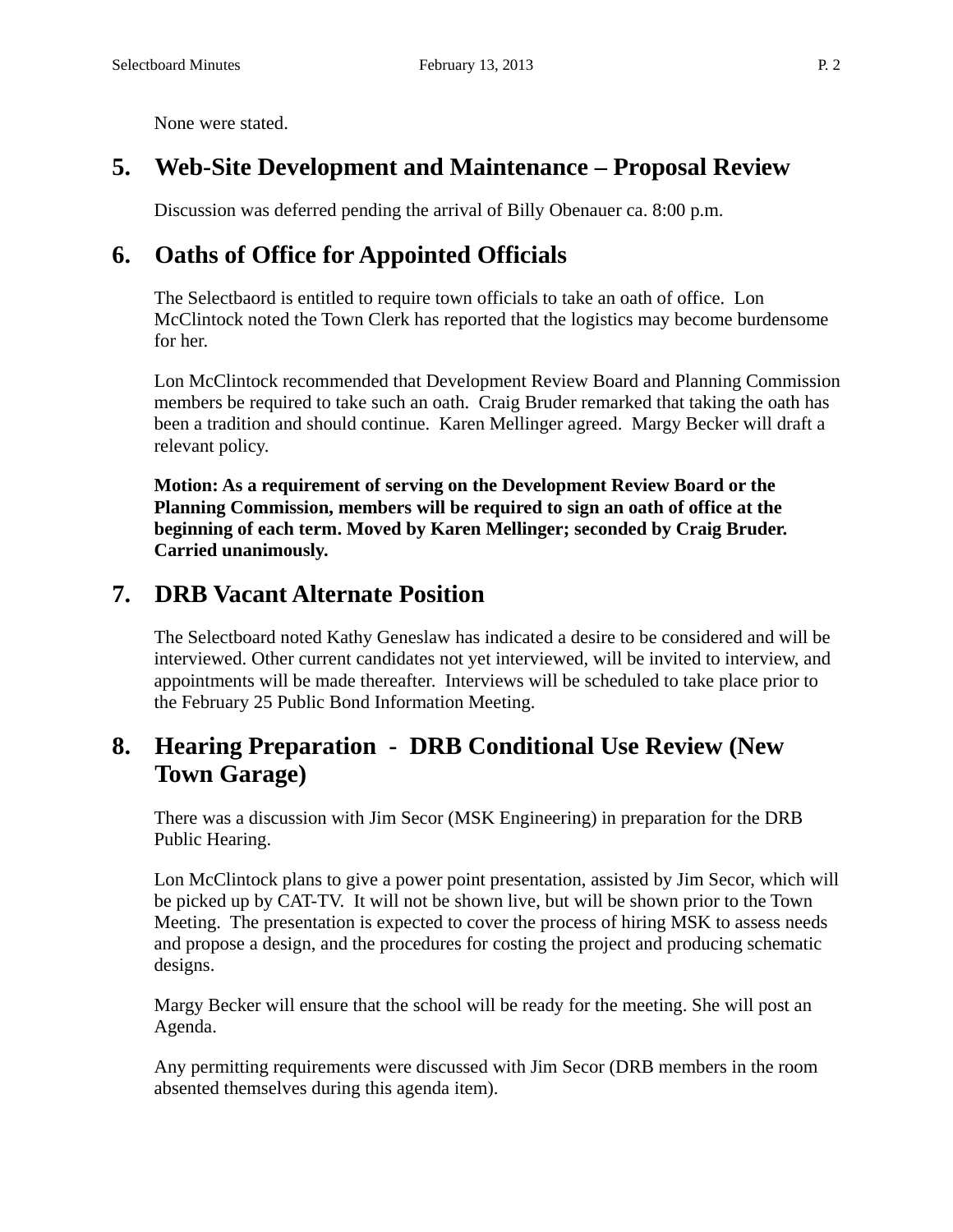## **9. Proposed Zoning Amendments – Open Space Subdivision Provisions**

Development Review Board members (Race, Palmer, Huncharek) returned to the room.

Bill Pennebaker represented the Planning Commission and responded to questions about the proposed zoning amendment.

A Selectboard public hearing is anticipated in March.

Bill Pennebaker noted that the amendment allows for multi-family dwellings and offers a "density bonus" to developers who agree to preserve 20% of the area under development as communal green space. Lon McClintock asked about the particulars of this bonus, and the possibility that the DRB might have discretion in withholding or awarding it in particular cases. Bill Pennebaker and Craig Bruder agreed that the density bonus would be automatic if the open space requirement should be met.

The proposed amendment allows for some reduction of lot size. That aspect led to a discussion of problems that could arise with overlapping isolation zones (water and septic systems). The Planning Commission may be requested to consider this question in the future.

There was substantial discussion of the various implications of the proposed bylaw. It is not applicable to mobile home parks, although they too could be made subject to similar open space requirements.

Billy Obenauer arrived at 8:10 p.m.

#### **9. Web site development.**

Jennifer Holley presented a proposal to the Selectboard for initial consultation and set up of a new town web site. She responded to questions posed by Selectboard members and the public.

Lon McClintock described the process as involving two phases: first, design and setting up; second, monthly maintenance.

It is important that town officials and board members with authorized access should be able to update their material, and this led to a consideration of security issues and the authorization of individuals to make such changes and updates. It was noted that many residents have only dial-up access to the internet; to ameliorate that problem, Cole Hall offers public Wi-Fi and eventually it is envisioned that public computers will be available to residents.

Bill Pennebaker raised concerns about the transfer from old to new websites; it was suggested that there would a date identified when Bill Pennebaker would stop uploading new material, a couple of weeks before the new web site goes live.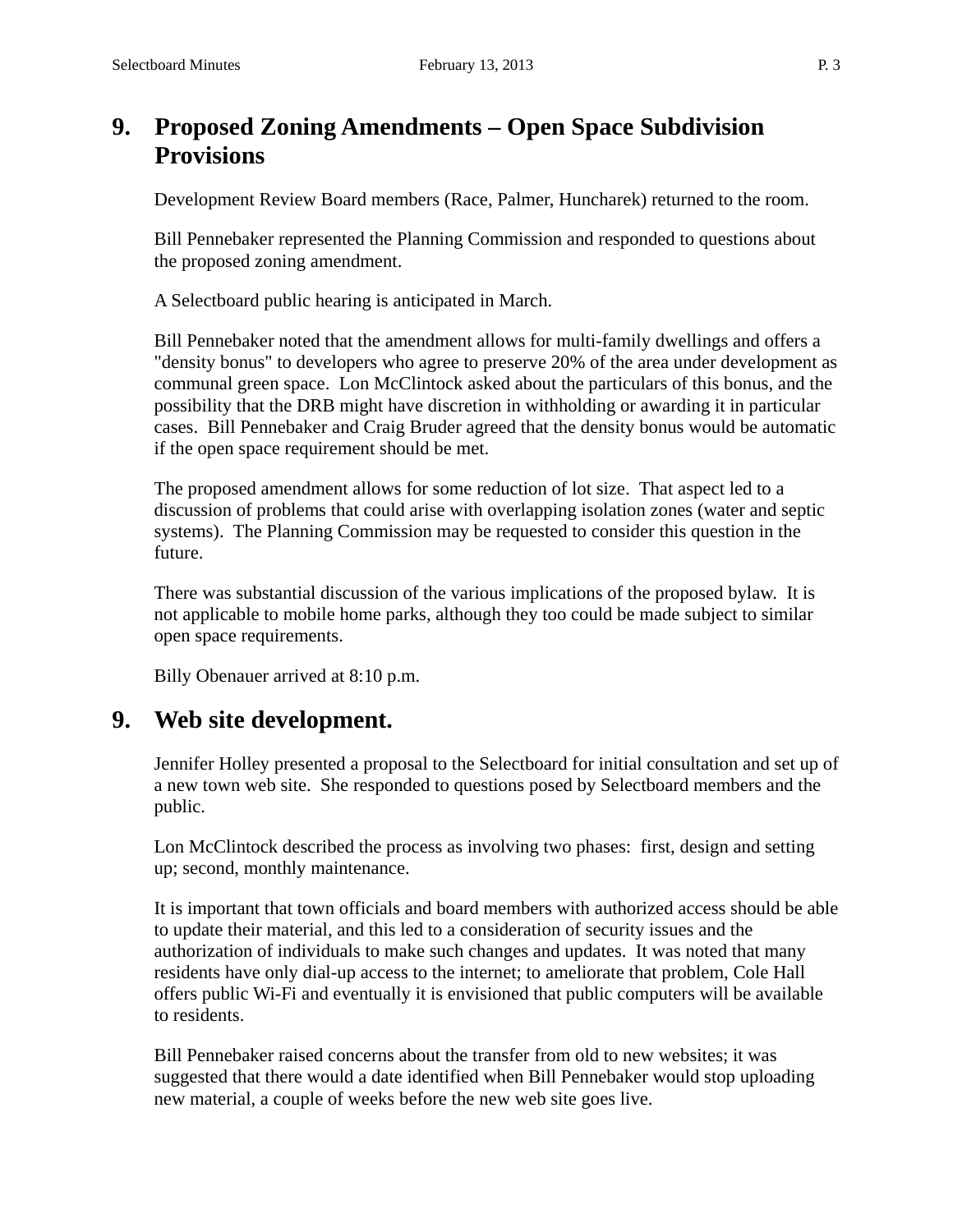**Motion: To move forward with Jennifer Holley to develop a new web site with a set up fee not to exceed two thousand dollars (\$2000). Moved by Karen Mellinger; seconded by Craig Bruder. Carried unanimously.**

Craig Bruder expressed thanks to Bill Pennebaker for his efforts in setting up and maintaining the current web site.

# **10. Conflict of Interest Policy – 2nd Reading**

Deferred until the next meeting.

#### **11. Highway Access Ordinance – Re-adoption for Legal Noticing Purposes**

Lon McClintock noted that the Highway Access Ordinance needs to be re-adopted as is.

**Motion: To re-adopt the Town Highway Access Ordinance as previously approved. Moved by Craig Bruder; seconded by Karen Mellinger. Carried unanimously**

## **12. Annual Certificate of Highway Mileages (tabled from 2.04.13)**

**Motion: To authorize the chair to sign the 2013 town mileage certificate. Moved by Billy Obenauer; seconded by Craig Bruder. Carried unanimously**

## **13. Town Administrator's Report**

Margy Becker reported working on re-certification of the landfill and transfer station, and preparing for the bond vote and Town Meeting.

#### **14. Other Business**

The Development Review Board asked for a review of the candidates and the appointment process.

Lon McClintock offered a brief review of the Financial Report, indicating that more revenue has been collected that had been budgeted. Projected expenses for remainder of the fiscal year will be examined after the Town Meeting.

Lon McClintock thanked Margy Becker for putting the information mailing together. The leaflets were mailed today and should be received by Friday or Saturday. He suggested having Selectboard members available to answer questions about the bond vote at the Transfer Station on upcoming Saturdays.

# **15. Minutes - Jan. 21st, 23rd, 25th, 28th, Feb. 4th**